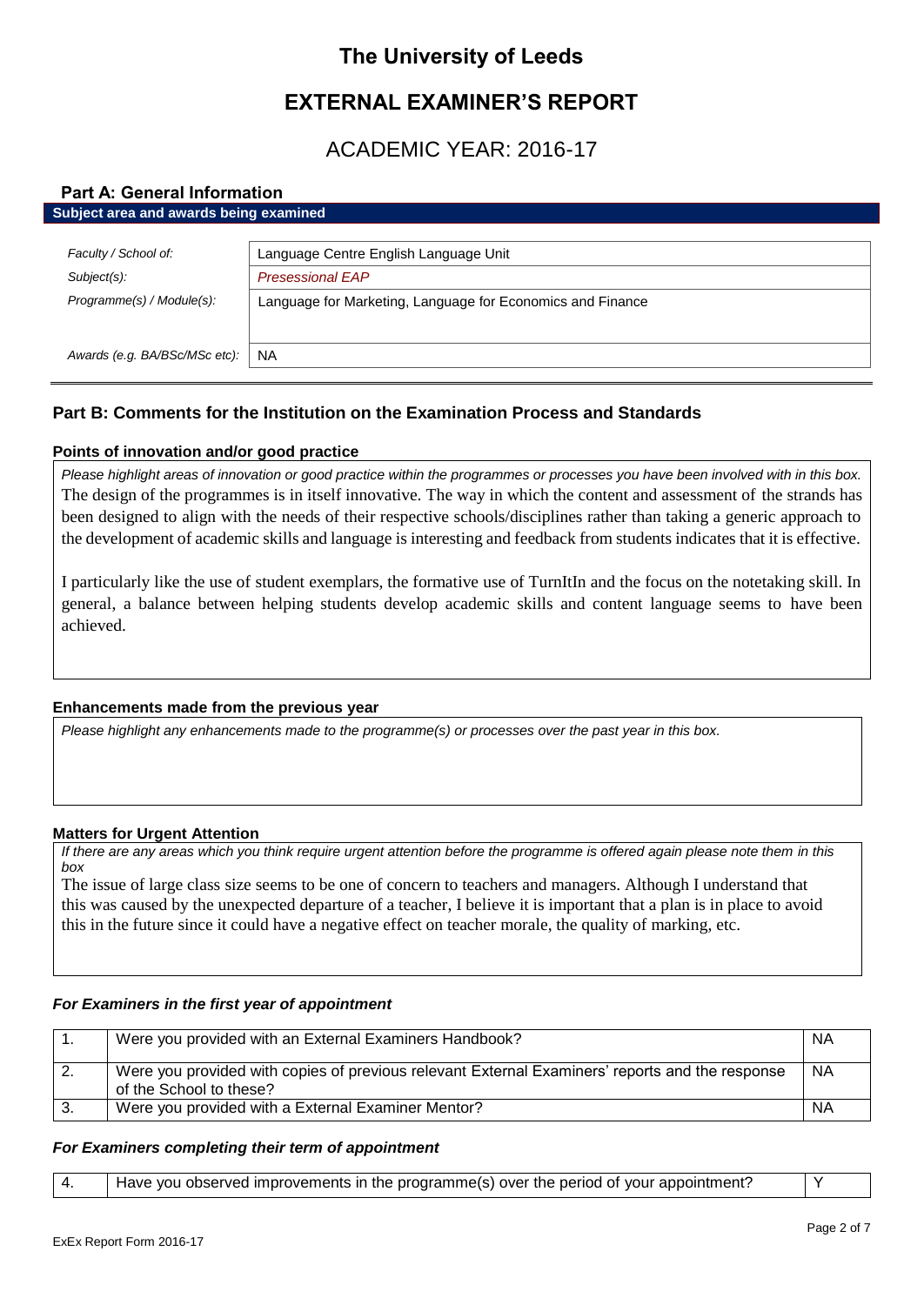| -5. | Has the school responded to comments and recommendations you have made?                            |           |
|-----|----------------------------------------------------------------------------------------------------|-----------|
| 6.  | Where recommendations have not been implemented, did the school provide clear reasons for<br>this? | <b>NA</b> |
|     | Have you acted as an External Examiner Mentor?                                                     |           |

*Please comment on your experience of the programme(s) over the period of your appointment, remarking in particular on changes from year to year and the progressive development and enhancement of the learning and teaching provision, on standards achieved, on marking and assessment and the procedures of the School*

It is clear that the standard of teaching and assessment on the courses as well as the management of these remains high. I am pleased to see that the tracking of students who progress from the presessional courses to their degree courses seems to be more organised and some teachers are undertaking tracking studies.

I am very grateful that my suggestion to reduce the number of strands for which an individual EE is responsible was implemented.

## **Standards**

| 8.                                                                                                                                                                                                                                                                                                                                                                                                                                                                                                                                                                                       | Is the overall programme structure coherent and appropriate for the level of study?                                                | Y              |
|------------------------------------------------------------------------------------------------------------------------------------------------------------------------------------------------------------------------------------------------------------------------------------------------------------------------------------------------------------------------------------------------------------------------------------------------------------------------------------------------------------------------------------------------------------------------------------------|------------------------------------------------------------------------------------------------------------------------------------|----------------|
| 9.                                                                                                                                                                                                                                                                                                                                                                                                                                                                                                                                                                                       | Υ<br>Does the programme structure allow the programme aims and intended learning outcomes to be<br>met?                            |                |
| 10.                                                                                                                                                                                                                                                                                                                                                                                                                                                                                                                                                                                      | Are the programme aims and intended learning outcomes commensurate with the level of award?                                        | Υ              |
| $\overline{11}$ .                                                                                                                                                                                                                                                                                                                                                                                                                                                                                                                                                                        | Did the Aims and ILOs meet the expectations of the national subject benchmark (where relevant)?                                    | $\overline{Y}$ |
| 12.                                                                                                                                                                                                                                                                                                                                                                                                                                                                                                                                                                                      | Is the programme(s) comparable with similar programmes at other institutions?                                                      | Υ              |
|                                                                                                                                                                                                                                                                                                                                                                                                                                                                                                                                                                                          | Please use this box to explain your overall impression of the programme structure, design, aims and intended<br>learning outcomes. |                |
| Both courses compare very favourably with other such presessional EAP courses across the sector which are<br>designed to improve international students' academic English and allow them to progress to university degree study<br>with the requisite skills and confidence. Indeed the innovative structure of the courses which aims to provide<br>students with a realistic experience of academic study in their discipline whilst developing their academic English<br>skills, should be seen as something of a model for presessional programmes in other institutions to emulate. |                                                                                                                                    |                |
| 13.                                                                                                                                                                                                                                                                                                                                                                                                                                                                                                                                                                                      | Is the influence of research on the curriculum and learning and teaching clear?                                                    | Y              |
| Please explain how this is/could be achieved (examples might include: curriculum design informed by current research<br>in the subject; practice informed by research; students undertaking research)                                                                                                                                                                                                                                                                                                                                                                                    |                                                                                                                                    |                |
| The courses have been developed with a clear recognition of the need to align the content and assessment of a<br>presessional course with the needs of a particular discipline. This is also very much in line with current thinking and<br>research into how EAP instruction and support can be most effective and how EAP teachers can work closely with<br>colleagues delivering instruction in the disciplines.                                                                                                                                                                      |                                                                                                                                    |                |
| 14.                                                                                                                                                                                                                                                                                                                                                                                                                                                                                                                                                                                      | Does the programme form part of an Integrated PhD?                                                                                 | Ν              |
| Please comment on the appropriateness of the programme as training for a PhD:                                                                                                                                                                                                                                                                                                                                                                                                                                                                                                            |                                                                                                                                    |                |
| 15.                                                                                                                                                                                                                                                                                                                                                                                                                                                                                                                                                                                      | Does the programme include clinical practice components?                                                                           | Ν              |
| Please comment on the learning and assessment of practice components of the curriculum here:                                                                                                                                                                                                                                                                                                                                                                                                                                                                                             |                                                                                                                                    |                |
| 16.                                                                                                                                                                                                                                                                                                                                                                                                                                                                                                                                                                                      | Is the programme accredited by a Professional or Statutory Regulatory Body (PSRB)?                                                 | N              |
|                                                                                                                                                                                                                                                                                                                                                                                                                                                                                                                                                                                          |                                                                                                                                    |                |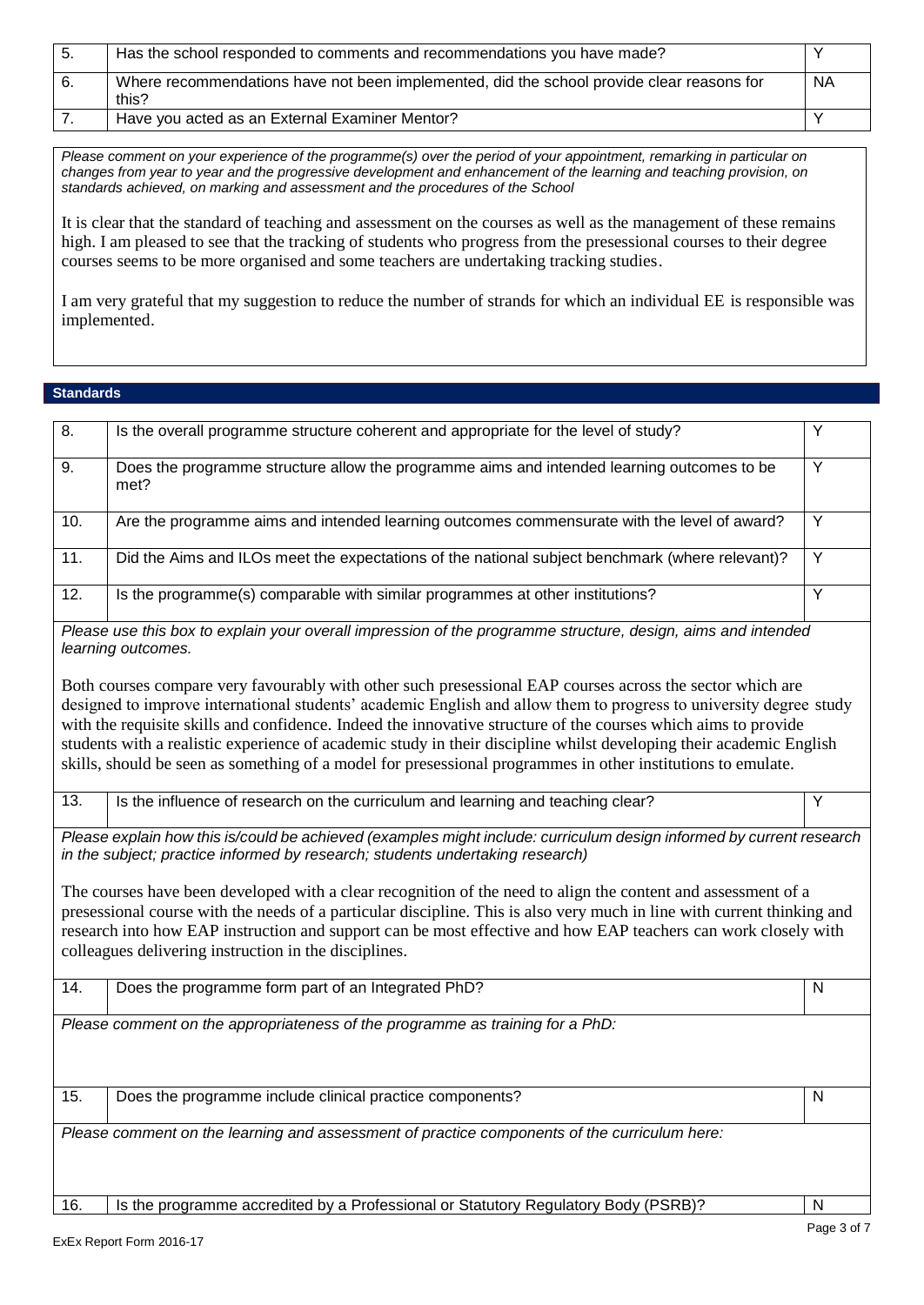*Please comment on the value of, and the programme's ability to meet, PSRB requirements here:*

## **Assessment and Feedback**

17. Does the programme design clearly align intended learning outcomes with assessment?

*Please comment on the assessment methods and the appropriateness of these to the ILOs, in particular: the design and structure of the assessment methods, and the arrangements for the marking of modules and the classification of awards; the quality of teaching, learning and assessment methods that may be indicated by student performance.*

Both courses use assessment methods which link closely to the learning outcomes of each strand although the mix and weighting of assessments is different. The Economics and Finance strand includes a formatively assessed presentation, while in the Marketing strand this is formatively assessed. In the Economics and Finance strand the academic essay is weighted at 45% while in the Marketing strand it carries a weighting of 70%. These differences reflect the intention of aligning each strand with the needs of its related degree course.

I strongly support the inclusion of a writing exam in the assessment of both courses because it gives students an opportunity to develop exam skills and also helps to give a more balanced overall assessment of their academic writing ability since the AWP is a much more highly scaffolded task.

The AWP assessments have been carefully constructed to allow students to receive key input through lectures, reflect on this, carry out independent reading with the help of reading lists and receive formative feedback on drafts. All of this ensures that students learn from the assessment process itself. All assessments have clearly specified grading criteria, which are available to the students via the VLE and course handbooks. Grids indicating the performance of students in specific aspects of the assessment made the scoring system transparent and this together with feedback comments from the marker showed students which areas they might need to concentrate on in future assignments.

Based on the samples I scrutinised, marking is fair and the marking process is effective in both strands. Feedback on assessments is generally of high quality although there is some disparity in the quantity and level of detail provided by different markers.

In general, student performance points to the high quality of the teaching and learning on the two courses. Strand leaders commented on the high level of motivation of the students and the commitment of the staff.

| 18. | Is the design and structure of the assessment methods appropriate to the level of award?                                           |  |
|-----|------------------------------------------------------------------------------------------------------------------------------------|--|
| 19. | Were students given adequate opportunity to demonstrate their achievement of the programme<br>aims and intended learning outcomes? |  |

*Please comment on the academic standards demonstrated by the students and, where possible, their performance in relation to students on comparable courses; the strengths and weaknesses of the students as a cohort:*

Overall, it is clear that the students were able to demonstrate their progress in the key skills they will need on their various postgraduate courses. Assessment results indicated the overall strength of their cohorts although it was noticeable that many students find academic writing in an exam context challenging.

*Please use this box to provide any additional comments you would like to make in relation to assessment and feedback:*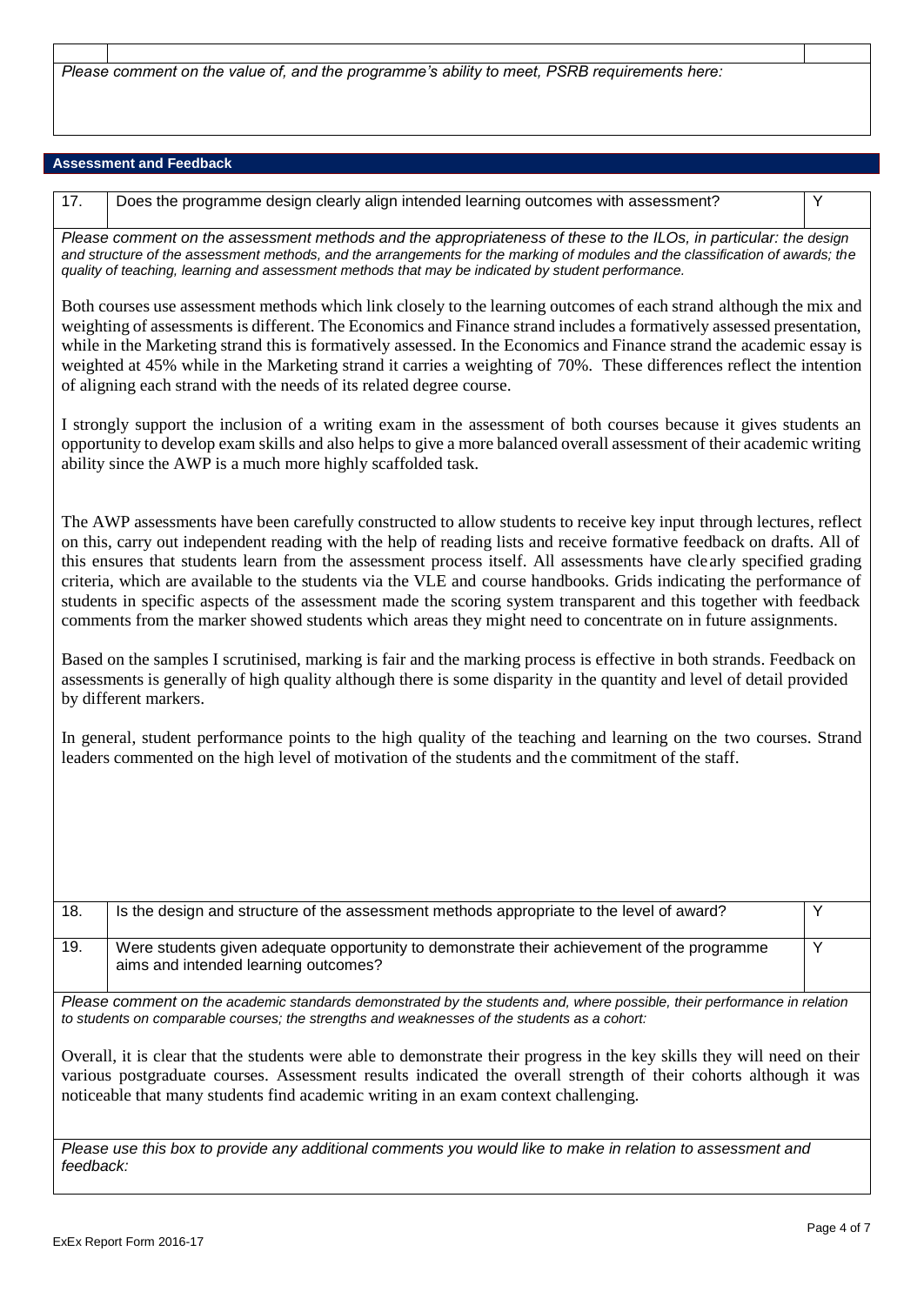One suggestion I have for the group presentation assessment is that all students in the group should be required to deliver part of the main body of the presentation (rather than just to introduction and/or conclusion). This would provide them with more opportunity to display their ability to use and synthesise evidence to support a stance, critique other viewpoints and studies, structure an argument, etc.

## **The Progression and Awards Process**

| 20.               | Were you provided with guidance relating to the External Examiners role, powers and<br>responsibilities in the examination process?               | Υ                |
|-------------------|---------------------------------------------------------------------------------------------------------------------------------------------------|------------------|
| 21.               | Was the progression and award guidance provided sufficient for you to act effectively as an<br><b>External Examiner?</b>                          | Y                |
| 22.               | Did you receive appropriate programme documentation for your area(s) of responsibility?                                                           | Y                |
| 23.               | Did you receive appropriate module documentation for your area(s) of responsibility?                                                              | Y                |
| $\overline{24}$ . | Did you receive full details of marking criteria applicable to your area(s) of responsibility?                                                    | Y                |
| 25.               | Were you provided with all draft examination papers/assessments?                                                                                  | N                |
| 26.               | Was the nature and level of the assessment questions appropriate?                                                                                 | $\overline{Y}$   |
| 27.               | Were suitable arrangements made to consider your comments on assessment questions?                                                                | $\overline{Y}$   |
| $\overline{28}$ . | Was sufficient assessed work made available to enable you to have confidence in your evaluation<br>of the standard of student work?               | $\overline{Y}$   |
| 29.               | Were the examination scripts clearly marked/annotated?                                                                                            | Y                |
| 30.               | Was the choice of subjects for final year projects and/or dissertations appropriate?                                                              | <b>NA</b>        |
| $\overline{31}$ . | Was the method and standard of assessment appropriate for the final year projects and/or<br>dissertations?                                        | <b>NA</b>        |
| $\overline{32}$ . | Were the administrative arrangements satisfactory for the whole process, including the operation of<br>the Progression and Awards Board?          | $\overline{Y}$   |
| 33.               | Were you able to attend the Progression and Awards Board meeting?                                                                                 | $\overline{Y/N}$ |
| 34.               | Were you satisfied with the recommendations of the Progression and Awards Board?                                                                  | Y/N              |
| $\overline{35}$ . | Were you satisfied with the way decisions from the School Special Circumstances meeting were<br>communicated to the Progression and Awards Board? | $\overline{Y/N}$ |
|                   | Please use this box to provide any additional comments you would like to make on the questions above:                                             |                  |

Although I greatly appreciated the reduction in the number of strands I was asked to look at, I still felt that I needed more time to get a fuller picture of the courses. I would have particularly valued more time to talk with the two strand leaders. A meeting with a few of the teaching team would also be beneficial. I am also not clear on whether having sight of exam papers before they are set is part of my brief. Question 25 above would suggest that it is. Given the intensive nature of summer presessionals, I am not sure how possible this would be but if exam papers were available it might be beneficial to have the EE's views and suggestions.

### **Other comments**

**Please use this box if you wish to make any further comments not covered elsewhere on the form**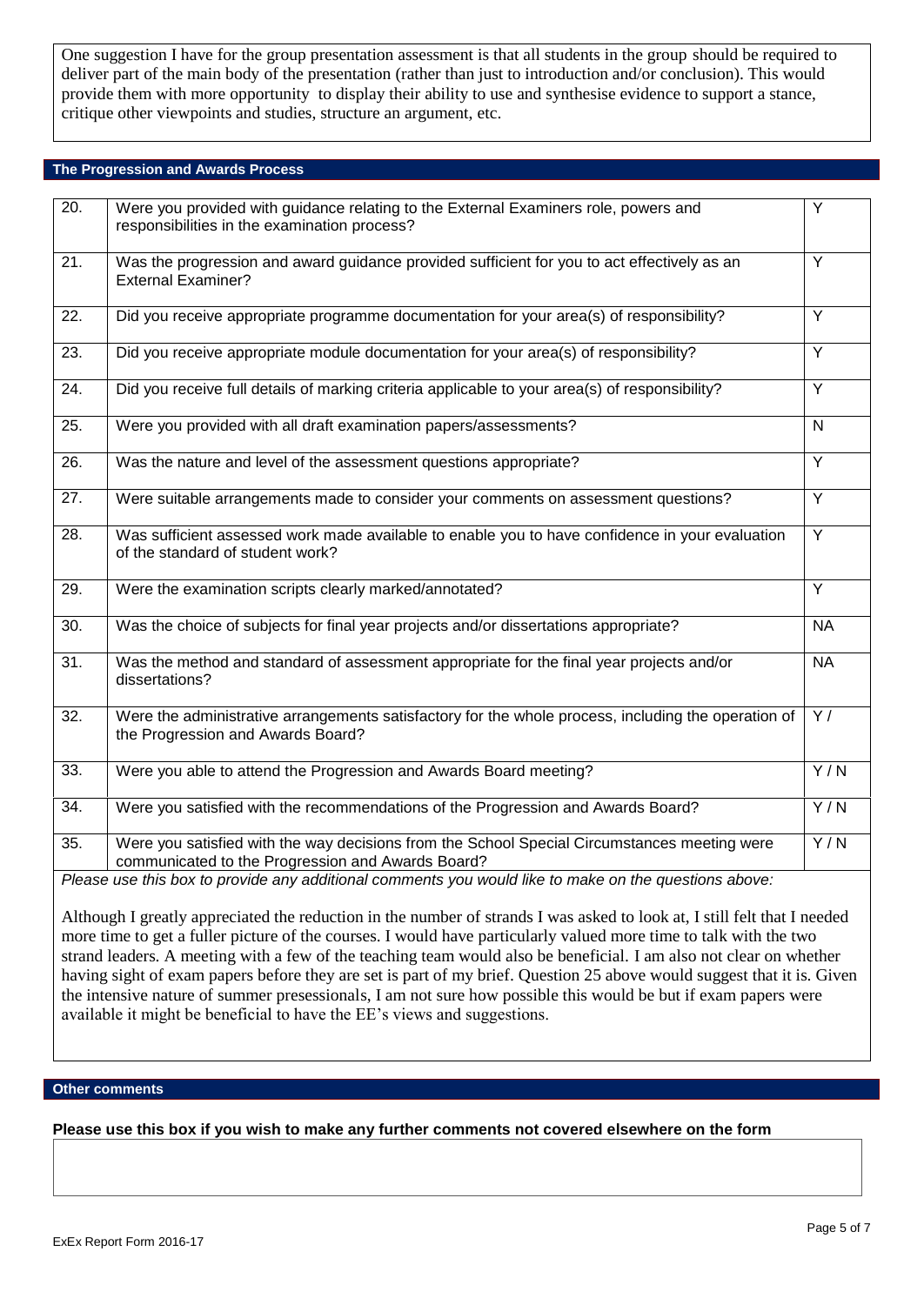| Name of School and Head of School (or nominee) |                                      |  |
|------------------------------------------------|--------------------------------------|--|
|                                                |                                      |  |
| Title and Name of Responder:                   |                                      |  |
| Position*:                                     | Deputy Director of Student Education |  |
| Faculty / School of:                           | Faculty of Arts, The Language Centre |  |
| Address for communication:                     |                                      |  |
|                                                |                                      |  |
| Email:                                         |                                      |  |
| Telephone:                                     |                                      |  |

*\*If the individual responding to the report is not the Head of School please state their position within the School.*

#### **Completing the School response**

The completed School response (including the full original report) should be attached to an e-mail and sent to the Pro-Dean for Student Education in the relevant Faculty. Following approval by the Pro-Dean for Student Education, the School must send the response (including the full original report) directly to the External Examiner. A copy must also be emailed to the Quality Assurance Team at gat@leeds.ac.uk. External Examiners should receive a formal response no later than six weeks after receipt of the original report.

#### *Response to Points of innovation and/or good practice*

Thank you for your very positive comments on course design and assessment for Modules ELU3005 (Finance and Economics) and ELU3004 (Marketing).

#### *Response to Enhancements made from the previous year*

Tracking of students from pre-sessionals into department was a question raised in the 2016 report and a system was devised this year whereby students were categorised into three groups; the third group being offered bespoke insessional support whenever possible.

#### *Response to Matters for Urgent Attention*

*If any areas have been identified for urgent attention before the programme is offered again please provide a specific response to them here:*

It was regrettable that staffing for EU3004 was a particular difficulty due to one teacher resigning to take another post and another being required to stop teaching due to poor standards. Contingency plans were put into place accordingly and the strand leader and teachers are to be commended for their professionalism in this less than ideal situation. We have a generous FTE allocation for summer 2018 and recruitment is starting earlier in the hope of securing the right staffing for next year.

#### *Response to questions 1-7 (and related comments)*

*Schools may provide a general response; however, where Examiners raise specific points these must be addressed individually:*

#### **Standards**

### *Response to questions 8 to 16 (and related comments)*

*Schools may provide a general response; however, where Examiners raise specific points these must be addressed individually:*